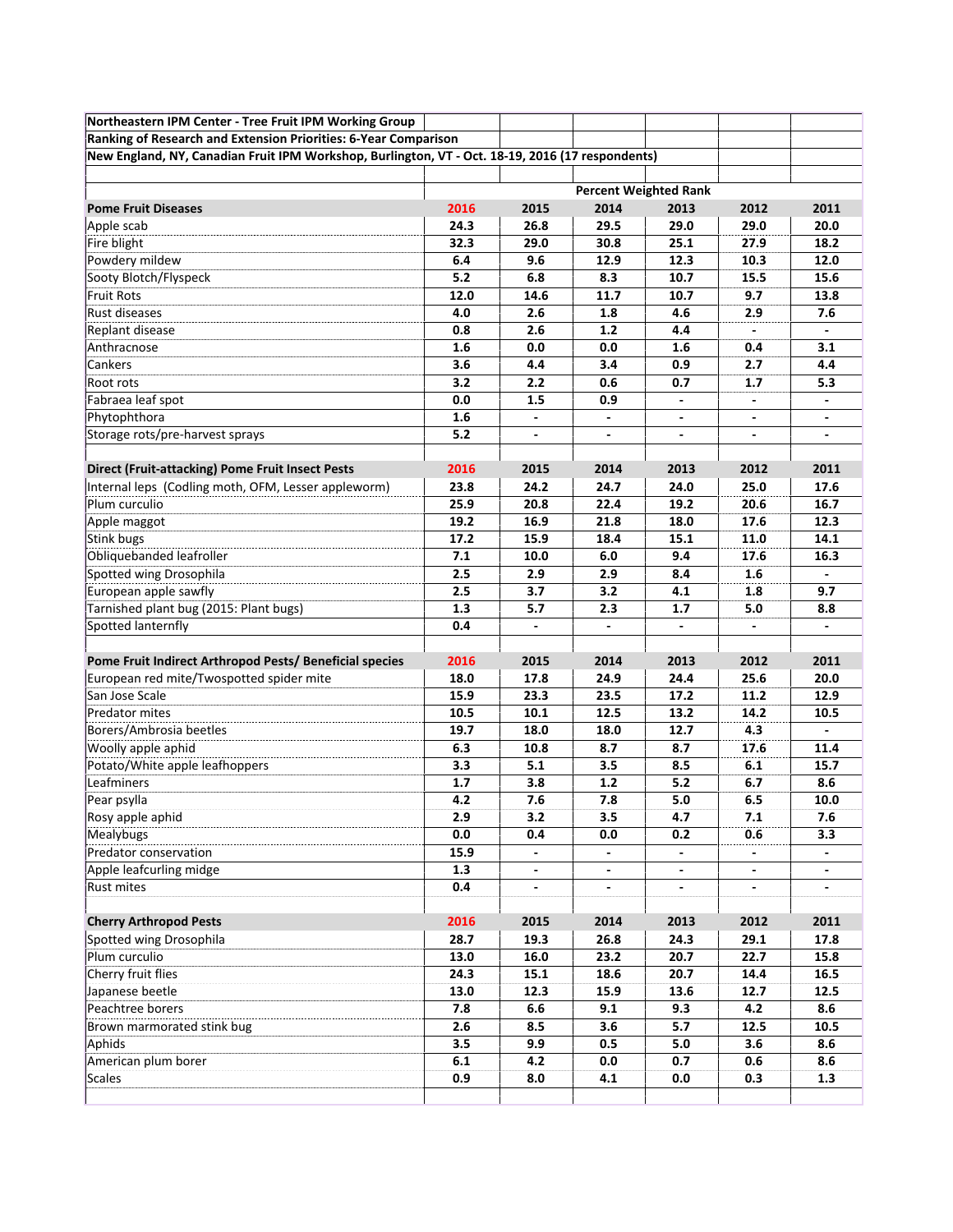| <b>Cherry Diseases/Disorders</b>                   | 2016       | 2015                     | 2014                     | 2013                     | 2012                     | 2011           |
|----------------------------------------------------|------------|--------------------------|--------------------------|--------------------------|--------------------------|----------------|
| Brown rot                                          | 33.0       | 31.5                     | 32.8                     | 32.9                     | 29.9                     | 19.9           |
| Bacterial canker                                   | 24.5       | 24.7                     | 27.3                     | 20.6                     | 24.1                     | 15.8           |
| Fruit cracking                                     | 5.3        | 21.0                     | 16.2                     | 18.8                     | 17.8                     | 11.0           |
| Leaf spot                                          | 5.3        | 4.9                      | 7.6                      | 11.2                     | 10.5                     | 12.3           |
| Powdery mildew                                     | 0.0        | 1.9                      | 2.0                      | 6.5                      | 2.1                      | 4.1            |
| <b>Black knot</b>                                  | 5.3        | 3.7                      | 7.6                      | 4.7                      | 3.4                      | 9.6            |
| X-disease                                          | 20.2       | 5.6                      | 4.0                      | 2.9                      | 4.7                      | 11.0           |
| Phytophthora                                       | 3.2        | 1.9                      | 1.5                      | 1.8                      | 1.8                      | 6.9            |
| Viruses                                            | 3.2        | 4.9                      | 4.0                      | 0.6                      | 5.5                      | 9.6            |
|                                                    |            |                          |                          |                          |                          |                |
| <b>Peach Direct (fruit-attacking) Insect Pests</b> | 2016       | 2015                     | 2014                     | 2013                     | 2012                     | 2011           |
| Brown marmorated & other stink bugs                | 29.6       | 25.9                     | 33.6                     | 25.9                     | 26.7                     | 21.0           |
| Plum curculio                                      | 16.0       | 16.3                     | 19.9                     | 22.4                     | 18.2                     | 16.7           |
| Oriental fruit moth                                | 20.0       | 20.1                     | 24.1                     | 20.5                     | 20.3                     | 15.9           |
| Spotted wing Drosophila                            | 11.2       | 13.7                     | 12.4                     | 17.5                     | 19.1                     | 18.1           |
| Tarnished plant bug                                | 8.0        | 13.1                     | 11.6                     | 9.9                      | 12.7                     | 15.9           |
| Obliquebanded leafroller                           | 2.4        | 2.9                      | 2.5                      | 3.8                      | 1.8                      | 8.7            |
| Western flower thrips                              | 2.4        | 1.9                      | 0.0                      | 0.0                      | $1.2$                    | 3.6            |
| Japanese beetle                                    | 10.4       | 6.1                      | $\overline{\phantom{a}}$ | $\overline{\phantom{a}}$ | $\overline{\phantom{a}}$ |                |
|                                                    |            |                          |                          |                          |                          |                |
| <b>Peach Indirect Arthropod Pests</b>              | 2016       | 2015                     | 2014                     | 2013                     | 2012                     | 2011           |
| Peachtree borers                                   | 31.9       | 31.1                     | 33.2                     | 33.8                     | 35.8                     | 19.6           |
| Japanese beetle                                    | 25.2       | 20.1                     | 24.9                     | 24.4                     | 22.2                     | 21.0           |
| Green peach aphid                                  | 10.1       | 13.6                     | 14.1                     | 15.1                     | 9.8                      | 13.3           |
| Mites                                              | 6.7        | 12.5                     | 12.4                     | 13.3                     | 16.5                     | 16.1           |
| <b>Scales</b>                                      | 16.8       | 17.4                     | 14.5                     | 11.6                     | 6.3                      | 15.4           |
| American plum borer                                | 9.2        | 5.3                      | 2.5                      | 1.8                      | 8.5                      | 14.7           |
|                                                    |            |                          |                          |                          |                          |                |
| <b>Peach Diseases</b>                              | 2016       | 2015                     | 2014                     | 2013                     | 2012                     | 2011           |
| Brown rot                                          | 31.9       | 32.7                     | 38.3                     | 30.7                     | 32.0                     | 19.9           |
| <b>Bacterial spot</b>                              | 19.3       | 25.1                     | 30.4                     | 24.9                     | 22.9                     | 19.1           |
| Peach leaf curl                                    | 9.2<br>4.2 | 11.2<br>4.8              | 14.5                     | 11.1<br>10.0             | 15.0                     | 16.2<br>3.7    |
| Powdery mildew<br>X-disease                        | 8.4        | 10.8                     | 8.9<br>7.5               | 8.4                      | 7.0<br>6.5               | 11.8           |
| Perennial canker                                   | 8.4        | 8.8                      | 7.5                      | 5.7                      | 4.7                      | 8.8            |
| Peach scab                                         | 3.4        | 3.6                      | 0.0                      | 3.8                      | 6.7                      | 9.6            |
| Phytophthora rots                                  | 4.2        | 3.2                      | 3.3                      | 3.1                      | 2.3                      | 6.6            |
| Plum pox                                           | 2.5        | 1.6                      | 6.1                      | 2.3                      | 2.9                      | 4.4            |
| Winter kill                                        | 8.4        | $\overline{\phantom{a}}$ | $\overline{\phantom{a}}$ | $\blacksquare$           | $\blacksquare$           | $\blacksquare$ |
| Rusty spot                                         | 0.0        | $\overline{\phantom{a}}$ | $\overline{\phantom{a}}$ | $\overline{\phantom{a}}$ | $\blacksquare$           |                |
|                                                    |            |                          |                          |                          |                          |                |
| <b>Vertebrate Pests</b>                            | 2016       | 2015                     | 2014                     | 2013                     | 2012                     | 2011           |
| Deer                                               | 30.7       | 28.9                     | 35.8                     | 28.8                     | 31.8                     | 33.3           |
| Voles                                              | 27.1       | 27.3                     | 29.2                     | 25.5                     | 24.7                     | 26.7           |
| <b>Birds</b>                                       | 17.4       | 17.9                     | 23.3                     | 23.6                     | 21.3                     | 33.3           |
| Rabbits                                            | 4.1        | 4.9                      | 7.5                      | 7.1                      | 6.4                      | 0.0            |
| Turkeys                                            | 6.0        | 6.1                      | 6.0                      | 5.8                      | 8.0                      | 0.0            |
| Goundhogs                                          | 3.7        | 8.6                      | 3.5                      | 5.5                      | 5.2                      | 6.7            |
| Canada geese                                       | 0.0        | 3.3                      | 0.9                      | 3.6                      | 1.6                      |                |
| <b>Beavers</b>                                     | 0.5        | 0.2                      | 1.3                      | 0.3                      | 0.8                      | 0.0            |
| Porcupines                                         | 0.5        | 2.3                      |                          |                          |                          |                |
| Raccoons                                           | 0.5        | 0.5                      |                          |                          |                          |                |
| Fishers                                            | 0.0        | $\overline{\phantom{a}}$ | $\blacksquare$           | $\blacksquare$           | $\blacksquare$           |                |
| <b>Crows</b>                                       | 6.9        | $\overline{\phantom{a}}$ | $\overline{\phantom{a}}$ | $\overline{\phantom{a}}$ | $\overline{\phantom{a}}$ | $\blacksquare$ |
| People                                             | 2.8        | $\overline{\phantom{a}}$ | $\overline{\phantom{a}}$ | $\blacksquare$           | $\overline{\phantom{a}}$ | $\blacksquare$ |
|                                                    |            |                          |                          |                          |                          |                |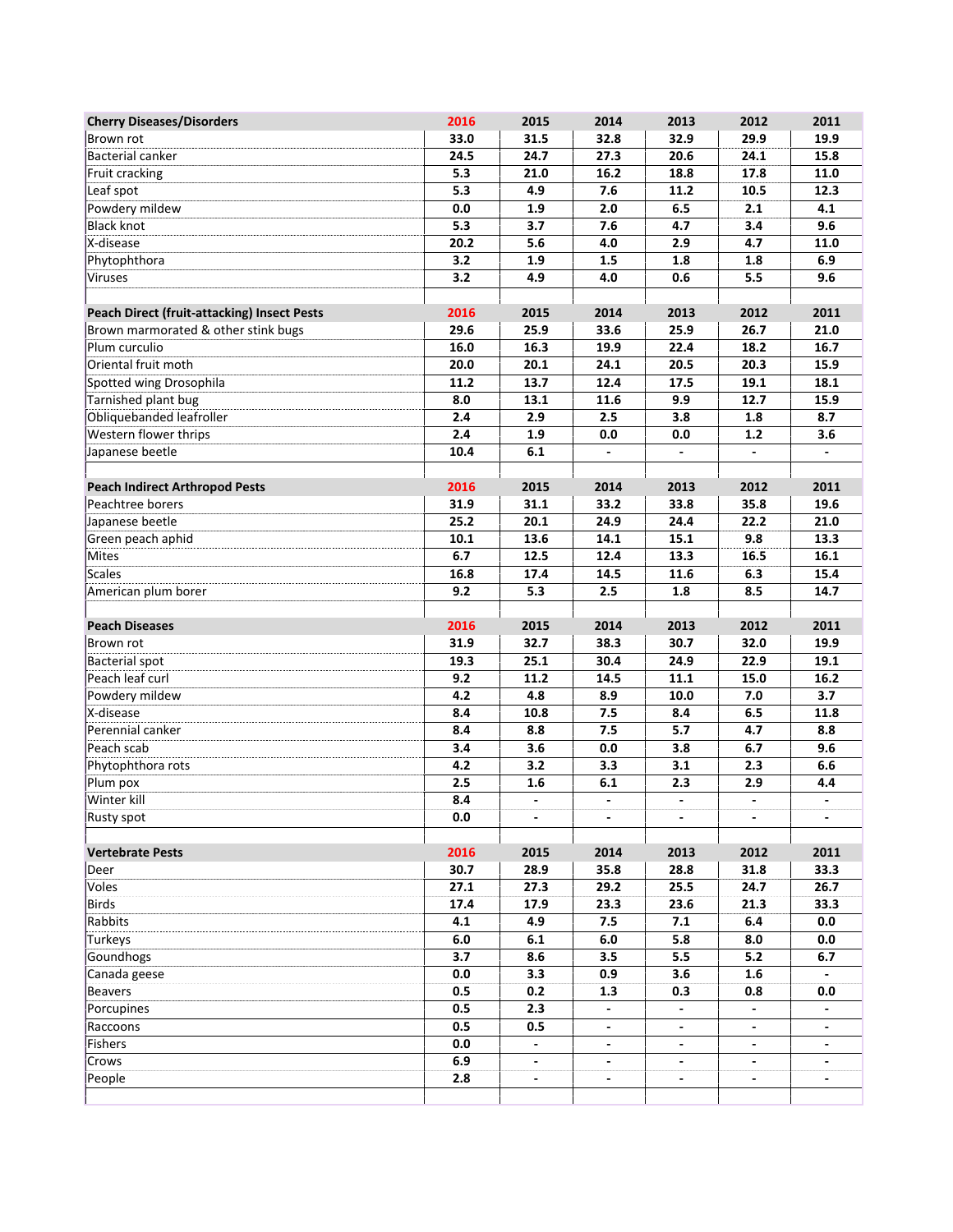| <b>Postharvest Issues</b>                                                 | 2016 | 2015                     | 2014                         | 2013                         | 2012                     | 2011                     |
|---------------------------------------------------------------------------|------|--------------------------|------------------------------|------------------------------|--------------------------|--------------------------|
| Post-harvest decay management                                             | 24.6 | 18.5                     | 28.1                         | 29.2                         | 28.1                     | 25.9                     |
| GAPS & Food safety (2015: & FSMA)                                         | 16.9 | 19.3                     | 22.2                         | 17.7                         | 18.1                     | 13.7                     |
| Post-harvest drench alternatives                                          | 8.7  | 11.2                     | 15.0                         | 16.4                         | 21.3                     | 18.7                     |
| <b>Bin sanitation</b>                                                     | 8.2  | 9.8                      | 7.2                          | 9.1                          | 16.8                     | 19.4                     |
| Scald                                                                     | 9.2  | 5.3                      | 5.9                          | 8.6                          | 9.0                      | 7.2                      |
| <b>Bitter Pit</b>                                                         | 16.4 | 22.4                     | 15.7                         | 6.2                          |                          | $\blacksquare$           |
| Packing line sanitation                                                   | 4.1  | 4.2                      | 0.0                          | 5.6                          | 6.6                      | 15.1                     |
| 1-MCP                                                                     | 5.6  | 4.8                      | 5.6                          | 5.1                          |                          |                          |
| CO2 Damage                                                                | 1.5  | 4.5                      | 2.3                          | 2.1                          |                          |                          |
| Flesh browning                                                            | 3.6  | $\blacksquare$           |                              | $\blacksquare$               |                          | $\blacksquare$           |
| Sanitation in storage facilities (new FSMA reqmt)                         | 1.0  | $\frac{1}{2}$            | $\overline{\phantom{a}}$     | $\overline{\phantom{a}}$     | $\blacksquare$           | $\blacksquare$           |
|                                                                           |      |                          |                              |                              |                          |                          |
| <b>Ground Cover Management</b>                                            | 2016 | 2015                     | 2014                         | 2013                         | 2012                     | 2011                     |
| Perennial weed management                                                 | 25.6 | 28.1                     | 28.6                         | 22.7                         | 23.5                     | 14.2                     |
| Use of new herbicides                                                     | 6.7  | 12.6                     | 17.3                         | 16.4                         | 19.1                     | 12.9                     |
| Timing of control methods                                                 | 9.7  | 12.6                     | 17.6                         | 16.4                         | 15.6                     | 10.2                     |
| Alternatives to herbicides, mulching, cultivation                         | 22.7 | 18.8                     | 13.6                         | 15.6                         | 19.1                     | 17.3                     |
| Herbicide resistance                                                      | 9.2  | 7.2                      | 5.5                          | 7.4                          | 8.5                      | 12.4                     |
| Weed biology & ID                                                         | 5.0  | 9.1                      | 5.5                          | 7.4                          | 3.3                      | 8.9                      |
| Winter injury, etc. from glyphosate                                       | 13.4 | 6.5                      | 7.8                          | 7.1                          | 8.1                      | 9.8                      |
| Nutrient competition                                                      | 5.0  | 3.5                      | 1.4                          | 6.0                          | 2.3                      | 5.3                      |
| Best use of old herbicides                                                | 0.4  | 1.6                      | 2.0                          | $1.1$                        | 0.6                      | 8.9                      |
| phytotoxicity and soil health of herbicides                               | 2.1  | $\frac{1}{2}$            |                              |                              |                          |                          |
|                                                                           |      |                          |                              |                              |                          |                          |
| <b>Application Technology Issues</b>                                      | 2016 | 2015                     | 2014                         | 2013                         | 2012                     | 2011                     |
| Spray coverage vs. control                                                | 22.8 | 26.9                     | 30.0                         | 25.1                         | 27.3                     | 19.0                     |
| Calibration                                                               | 25.0 | 24.1                     | 23.9                         | 21.1                         | 19.2                     | 17.2                     |
| Drift management                                                          | 12.1 | 15.9                     | 14.4                         | 15.9                         | 16.1                     | 16.7                     |
| Adjuvants w/ thinners (instead of oil)                                    | 3.6  | 8.9                      | 8.1                          | 11.0                         | 9.8                      | 12.2                     |
| Phytotoxicity and fruit finish                                            | 12.5 | 12.9                     | 13.9                         | 8.7                          |                          |                          |
| Canopy spray issues                                                       | 8.9  | 6.1                      | 3.9                          | 7.0                          | 11.3                     | 14.5                     |
| Fixed spraying systems                                                    | 2.7  | 1.2                      | 2.8                          | 6.8                          | 9.0                      | 7.2                      |
| Single-sided sprays in high density plantings                             | 1.8  | 3.0                      | 2.5                          | 2.6                          | 6.0                      | 8.6                      |
| Herbicide shields                                                         | 5.4  | 1.2                      | 0.6                          | 1.9                          | 1.3                      | 4.5                      |
| Tower sprayer options                                                     | 2.2  | $\overline{\phantom{a}}$ | $\overline{\phantom{a}}$     | $\blacksquare$               | $\blacksquare$           | $\overline{\phantom{a}}$ |
| Applic of growth regulators to canopy                                     | 1.8  |                          |                              |                              |                          |                          |
| Tank mixes (synergistic or antagonistic effects)                          | 1.3  |                          | $\qquad \qquad \blacksquare$ | $\qquad \qquad \blacksquare$ | $\blacksquare$           |                          |
|                                                                           |      |                          |                              |                              |                          |                          |
| <b>Pest Management Education Issues</b><br>Workshops for advisors/growers | 2016 | 2015                     | 2014                         | 2013                         | 2012                     | 2011                     |
|                                                                           | 18.5 | 20.3                     | 27.8                         | 22.4                         | 22.7                     | 18.0                     |
| Orchard demos                                                             | 15.8 | 9.3                      | 14.2                         | 14.8                         | 17.7                     | 15.6                     |
| Production Guidelines publication                                         | 17.6 | 15.7                     | 20.6                         | 13.4                         |                          |                          |
| Web-based delivery methods                                                | 12.2 | 14.9                     | 17.4                         | 9.5                          | 16.2                     | 14.7                     |
| Pesticide applicator workshops                                            | 4.5  | 6.6                      | 6.1                          | 9.2                          | 9.1                      | 10.9                     |
| Pesticide safety programs                                                 | 2.3  | 3.8                      | 2.0                          | 9.0                          | 3.9                      | 8.1                      |
| Smart phone apps                                                          | 6.8  | 10.9                     | 5.8                          | 7.5                          | 8.7                      | 8.1                      |
| Consumer education                                                        | 6.3  | 9.1                      | 4.6                          | 5.6                          | 8.6                      | 10.0                     |
| <b>Biocontrol demos</b>                                                   | 2.7  | 4.6                      | 0.6                          | 5.1                          | 7.1                      | 6.6                      |
| Education for policy makers                                               | 5.0  | 4.2                      | 0.9                          | 3.4                          | 5.2                      | 8.1                      |
| Virtual IPM workshops based on plant growth simulations                   | 0.0  | 0.6                      |                              |                              |                          |                          |
| e-version of Guidelines; web or app                                       | 7.7  | $\overline{\phantom{a}}$ | -                            | $\overline{\phantom{a}}$     | $\overline{\phantom{a}}$ | $\overline{\phantom{a}}$ |
| training for pstc applicator exams                                        | 0.9  |                          |                              |                              |                          |                          |
|                                                                           |      |                          |                              |                              |                          |                          |
|                                                                           |      |                          |                              |                              |                          |                          |
|                                                                           |      |                          |                              |                              |                          |                          |
|                                                                           |      |                          |                              |                              |                          |                          |